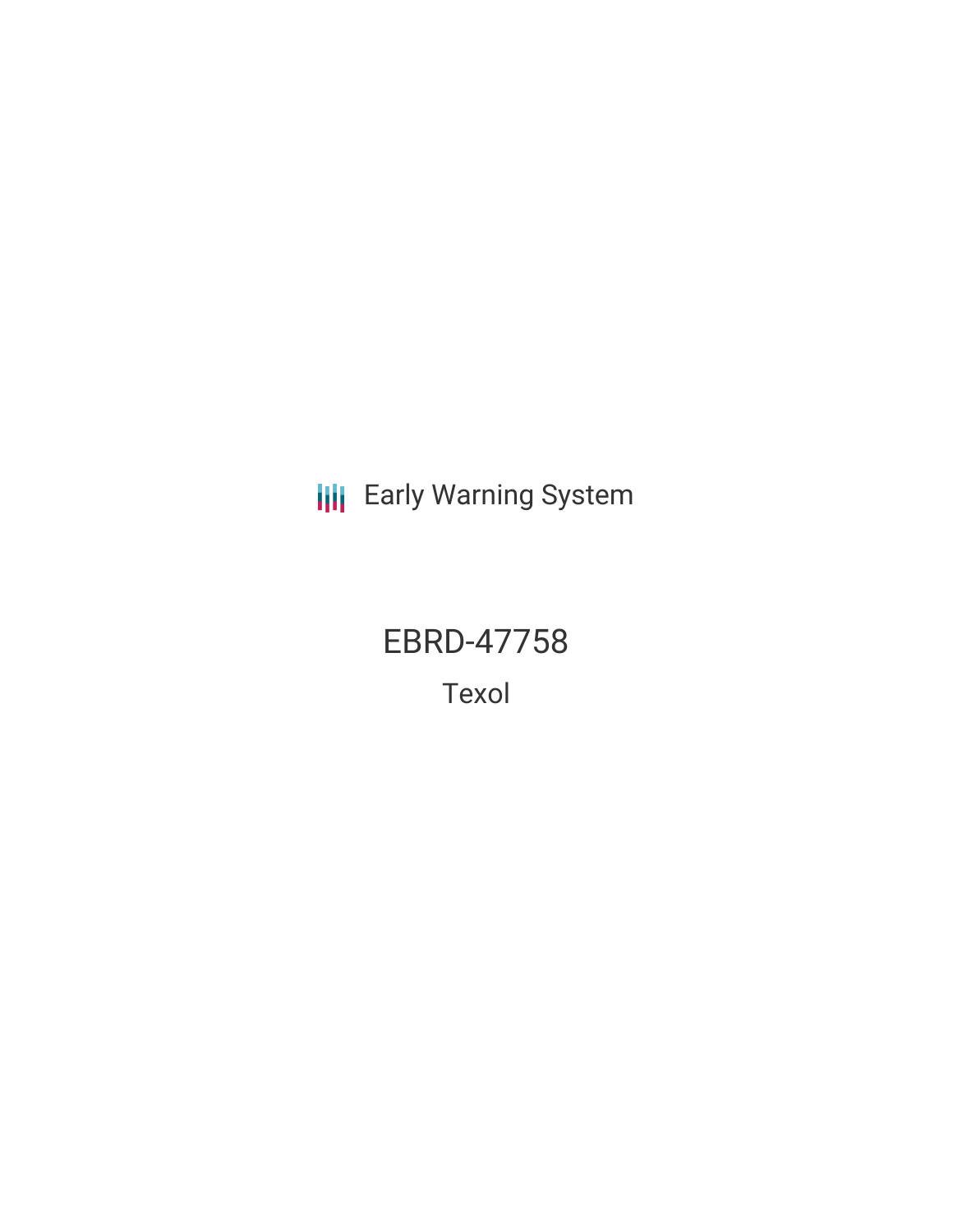

## **Quick Facts**

Texol

Early Warning System

| <b>Countries</b>               | Kazakhstan                                              |
|--------------------------------|---------------------------------------------------------|
| <b>Financial Institutions</b>  | European Bank for Reconstruction and Development (EBRD) |
| <b>Status</b>                  | Proposed                                                |
| <b>Bank Risk Rating</b>        | B                                                       |
| <b>Voting Date</b>             | 2016-12-14                                              |
| <b>Borrower</b>                | <b>TexolTransLLP</b>                                    |
| <b>Sectors</b>                 | Energy, Transport                                       |
| <b>Investment Type(s)</b>      | Loan                                                    |
| <b>Investment Amount (USD)</b> | $$51.50$ million                                        |
| <b>Project Cost (USD)</b>      | \$103.00 million                                        |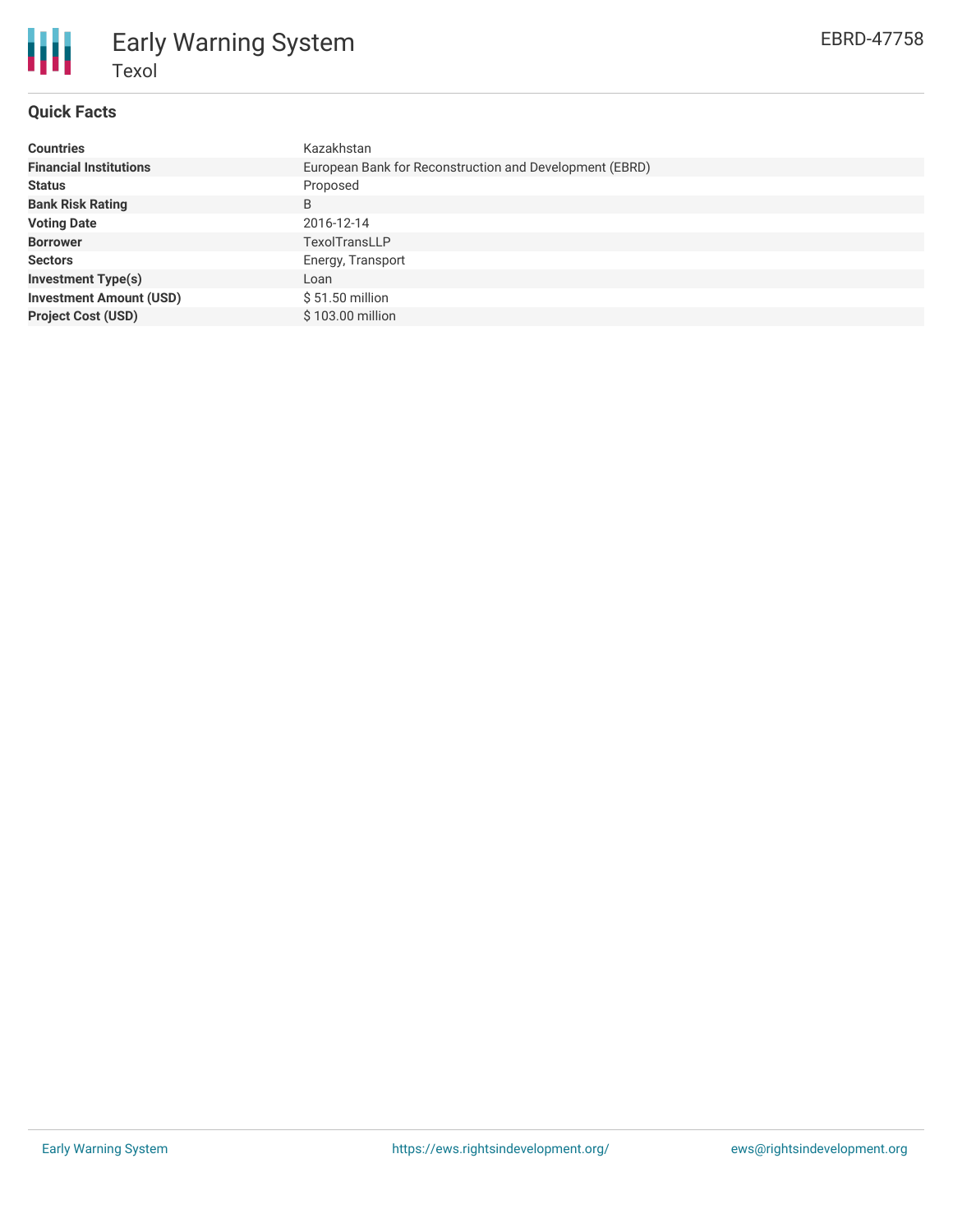

## **Project Description**

This project provides a loan to TexolTransLLP to restructure its existing debt of USD\$88 million, and to finance new capital expenditures of up to USD\$15 million.

This financing will also a) support a private wagon fleet owner in the state-dominated railway sector; b) improve Texol's corporate governance practices; and c) deliver cross-border outward foreign direct investments by a Kazakh private company.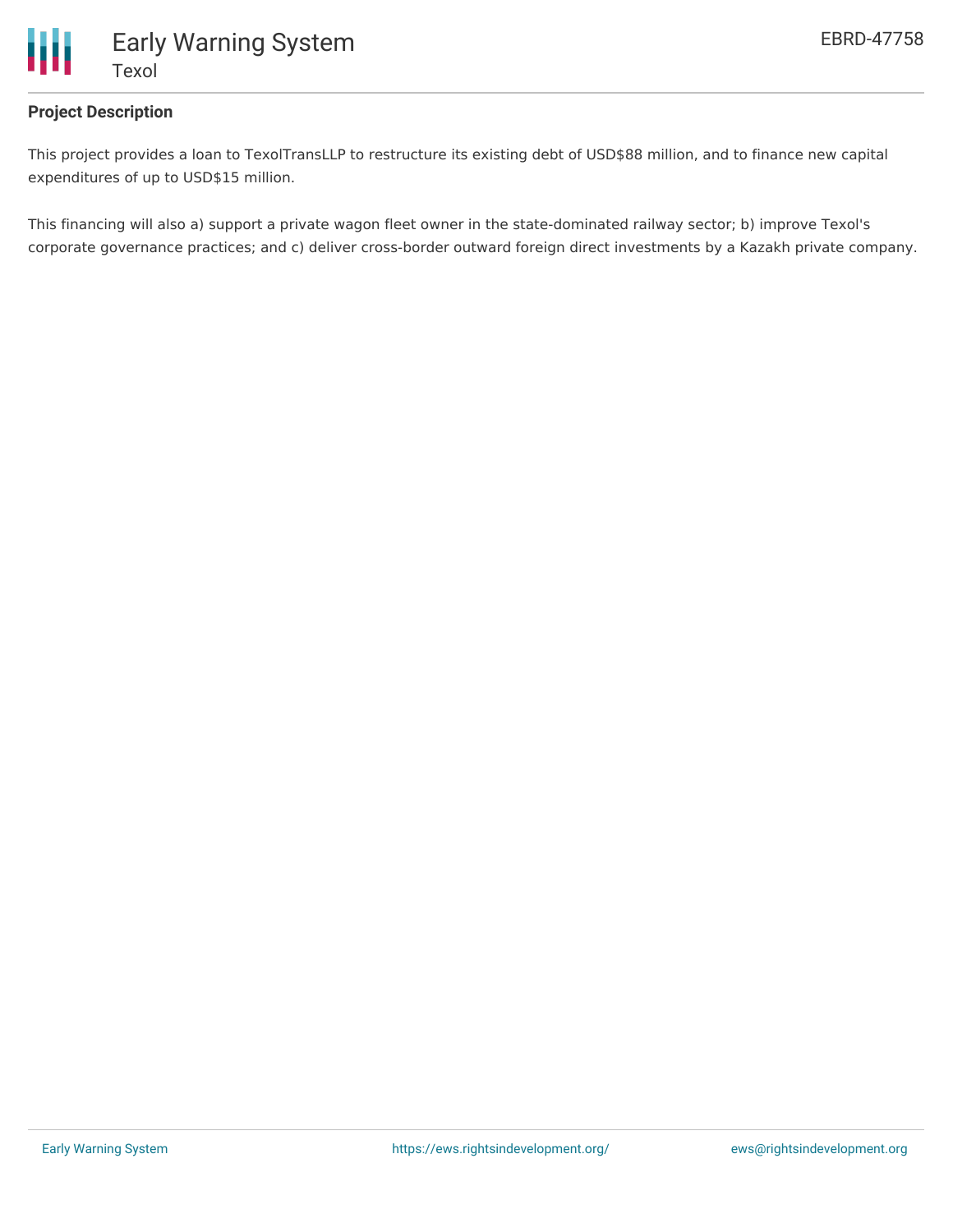## **Investment Description**

European Bank for Reconstruction and Development (EBRD)

The EBRD will keep up to 50% of the total loan (up to USD\$51 million) on its own books, while the balance will be offered to commercial banks.

TexolTransLLP is the owner of one of the largest fleets of liquid petroleum gas (LPG) tank wagons in Kazakhstan.